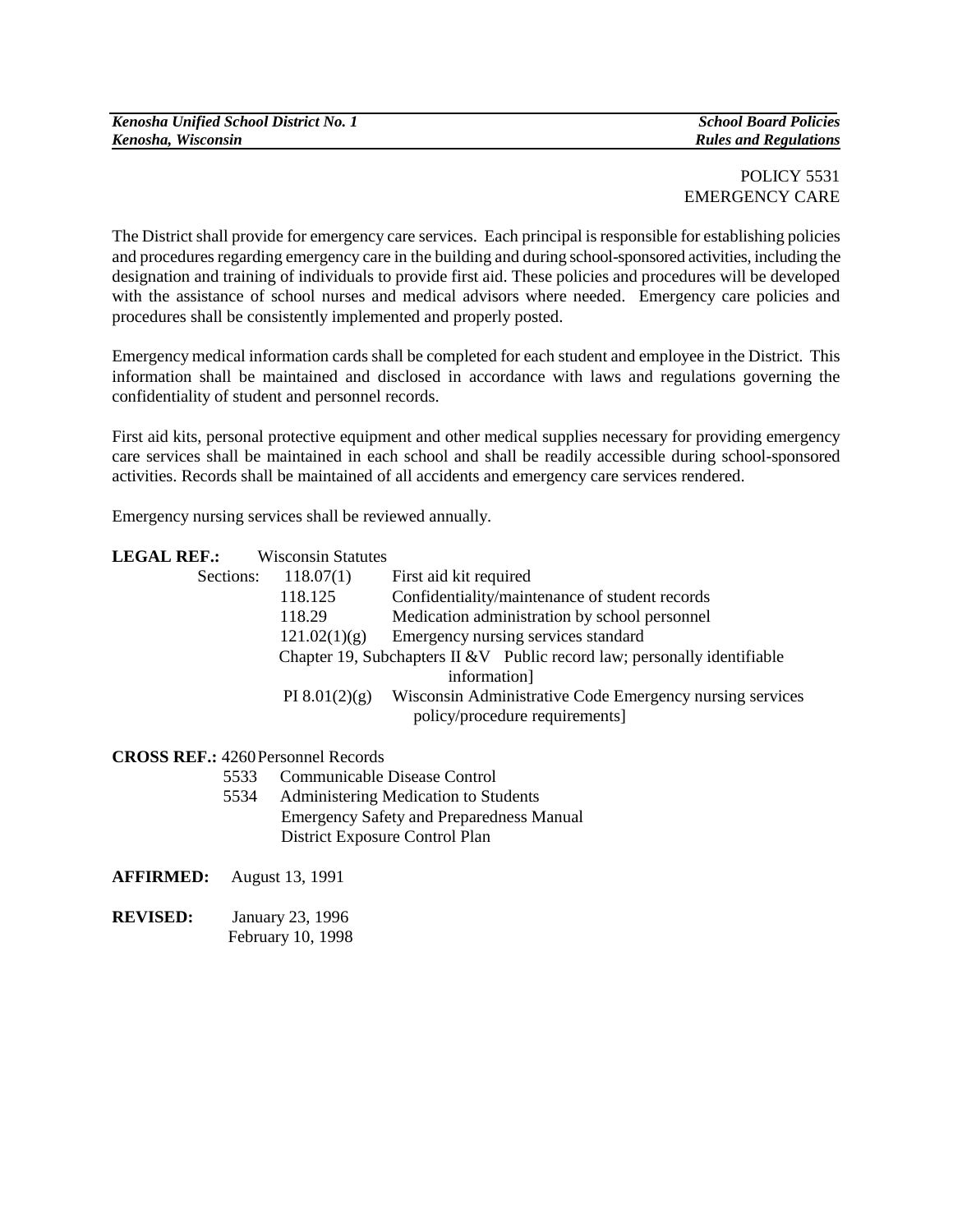## RULE 5531 EMERGENCY CARE

## A. EMERGENCY CARE PROVIDERS

- 1. The principal shall designate an individual(s) to serve as the medical first aider(s). Each school will have at least one person trained in medical first aid. It is the responsibility of the principal to have a plan of action in place that will utilize the skills of the medical first aider(s).
- 2. Training including annual retraining shall be provided to staff members designated as medical first aiders. In addition, special inservice sessions will be provided as needed for staff concerning health care procedures such as medication administration, bloodborne pathogens standards, frequent acute and chronic illnesses/diseases and confidentiality in the schools.
- 3. School employees and volunteers, other than health care professionals, who in good faith render emergency care to a student are immune from civil liability for any of their acts or omissions in rendering such emergency care.

## B. EMERGENCY INFORMATION CARDS

- 1. Emergency information cards shall be completed for each student and employee in the District and kept on file in the principal's or immediate supervisor's office.
- 2. Student emergency information cards or their facsimiles shall be readily available at all outof-school activities, including field trips and sporting events.
- 3. Student emergency information cards shall be made available to school officials determined to have legitimate educational interests, including safety interests, in the information. Such persons may include, but not necessarily be limited to, teachers, substitute teachers, guidance counselors, educational assistants, and other designated support staff, school nurses, coaches, advisors, activity chaperones and administrators.
- 4. The emergency information cards of high-risk students should be highlighted with a red tab by the school nurse. On-going monitoring and assurance of student medical needs should be provided and implementation practices for each student in each school should be evaluated at least on a quarterly basis.
- 5. Students with medical problems such as diabetes, epilepsy, allergies, etc., should be encouraged to wear "Medical Alert" identification.

## C. GENERAL EMERGENCY CARE PROCEDURES

- 1. Schools are to provide only immediate and temporary care.
- 2. Principals are to be notified of all emergency care given.
- 3. Parents/guardians are to be notified using the emergency information card for necessary information.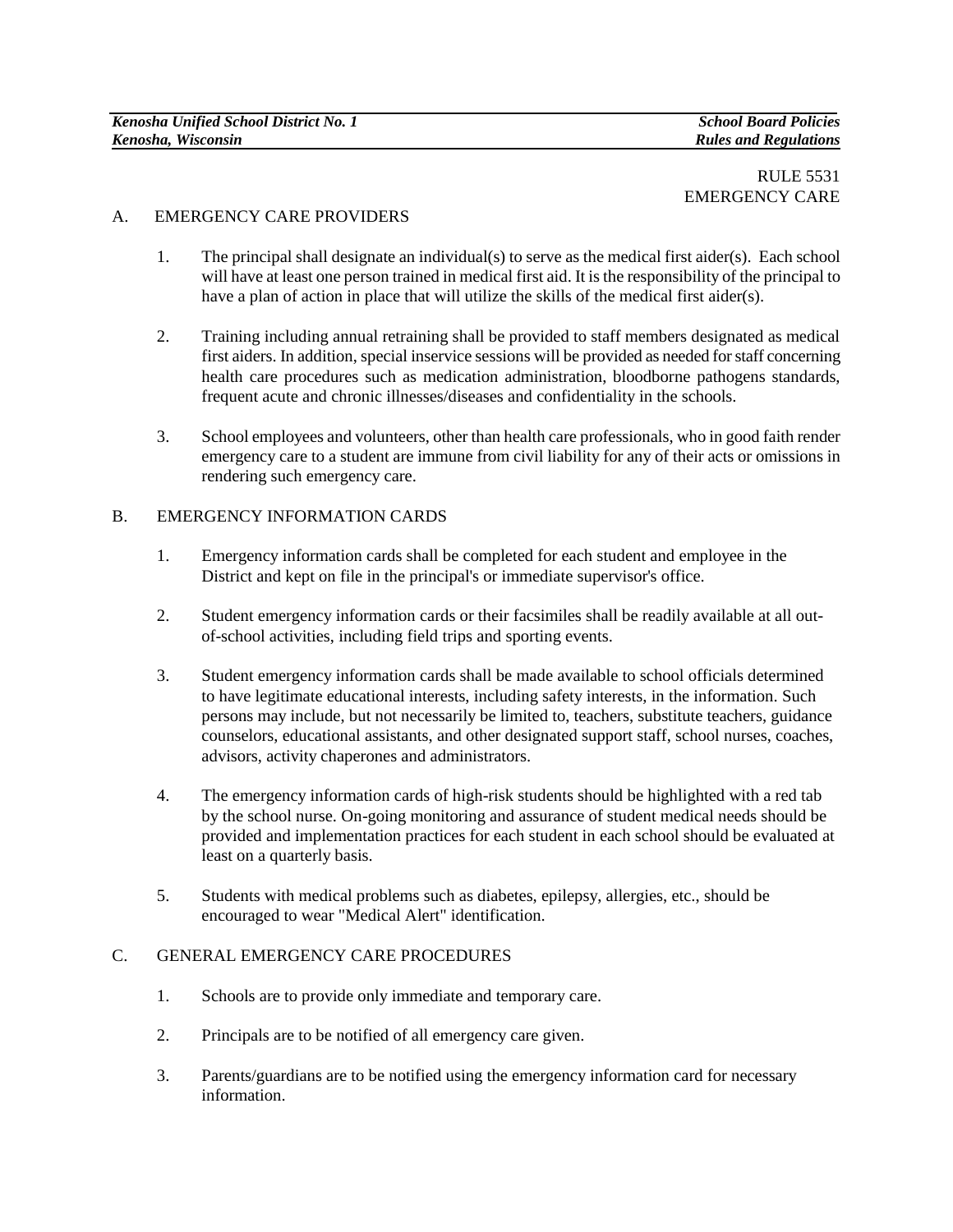RULE 5531 EMERGENCY CARE Page 2

- 4. Students who are sick or have mild injuries should be escorted to a given destination and supervised until the parent/guardian assumes responsibility.
- 5. In case of serious injury or illness, do not move student. Initiate school emergency plan including immediately calling 911. The school is not expected to transport injured/ill students The Office of Human Resources Insurance Claims Management Specialists should be notified immediately when a rescue squad is called and office staff will notify the Office of the Superintendent of Schools

Students who are sick or have been injured should not be placed on a school bus. Parent/ guardian should be called to escort student home. Exceptions may be made by the principal where warranted.

7. The District's bloodborne pathogens standards and procedures (exposure control plan) shall be consistently followed.

## D. ACCIDENTS OR ILLNESSES OCCURRING AT SCHOOL

- 1. In cases where communicable diseases are suspected, the student shall be referred to the office. The office will notify the student's parent/guardian and recommend physician's care.
- 2. In case of injury to a student, the individual on duty will:
	- a. Direct others to stay back.
	- b. Notify the school office.
	- c. Keep the injured calm.

The office will contact the medical first aider and/or parent/guardian. The principal and/or the medical first aider will decide the course of action to follow.

3. Accidents shall be reported to the Office of Human Resources Insurance Claims Management Specialists in accordance with Board policy and established procedures.

# E. ACCIDENTS OR ILLNESSES OCCURRING AT ACTIVITIES OUTSIDE OF SCHOOL

- 1. Procedures identified above for injuries or illnesses occurring at school are to be followed. Copies of emergency cards are to accompany students on field trips. Access to a telephone for 911 services is essential. School procedures for administering medication are to be followed.
- 2. Where necessary, special education students shall be accompanied on field trips and other activities by trained staff.